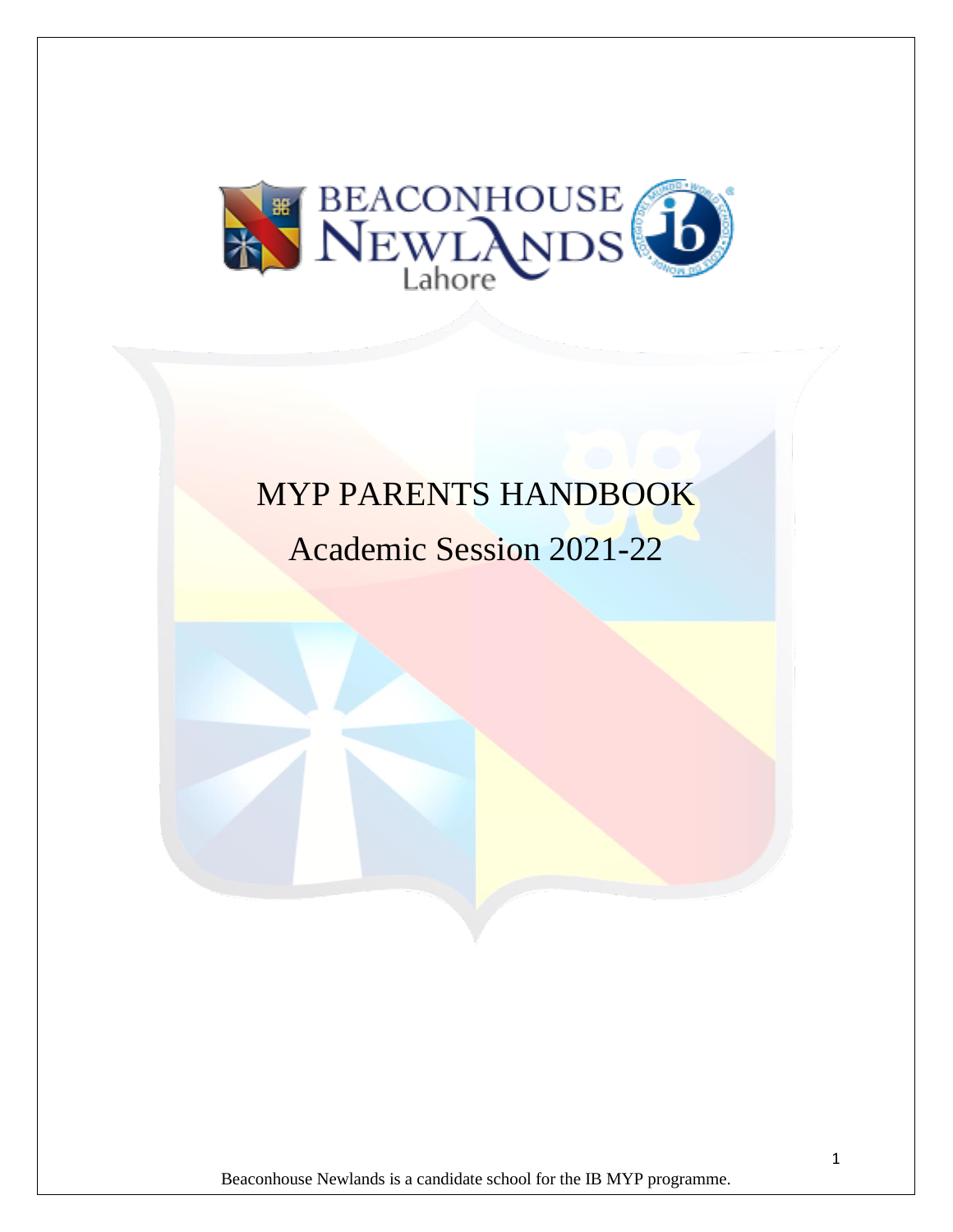# **Our Mission**

Beaconhouse Newlands nurtures culturally diverse, responsible global citizens, contributing to a safer planet in an inclusive learning community combining core values with inquiry based curricula.

بیکن ہاؤس نیو لینڈز کا مقصد اپنے متعلمین کو ایسے تحقیقی نصاب سے روشناس کروانا ہے جوثقافتی وسعت کی نشوونما کرتے ہوئے طلبہ کو ذمہ دار عالمی شہری بنائے۔جس کی بدولت یہ متعلمین عالمی سطح پر مثبت کردار سے اس ک رہ ارض کی حفاظت کے لئے عملی کردار ا قدامات کر سکیں۔

Beaconhouse Newlands péiyǎng duōyuán wénhuà, fù zérèn de quánqiú gōngmín, zài bāoróng xìng xuéxí shèqū zhōng wèi gèng ānquán dì dìqiú zuò chūle gòngxiàn-jiāng héxīn jiàzhí yǔ jīyú cháxún de kèchéng xiāng jiéhé.

Beaconhouse Newlands培养多元文化,负责任的全球公民,在包容性学习社区中为更安全的地球 做出了贡<mark>献-将核心价值与基于</mark>查询的课程相结合 。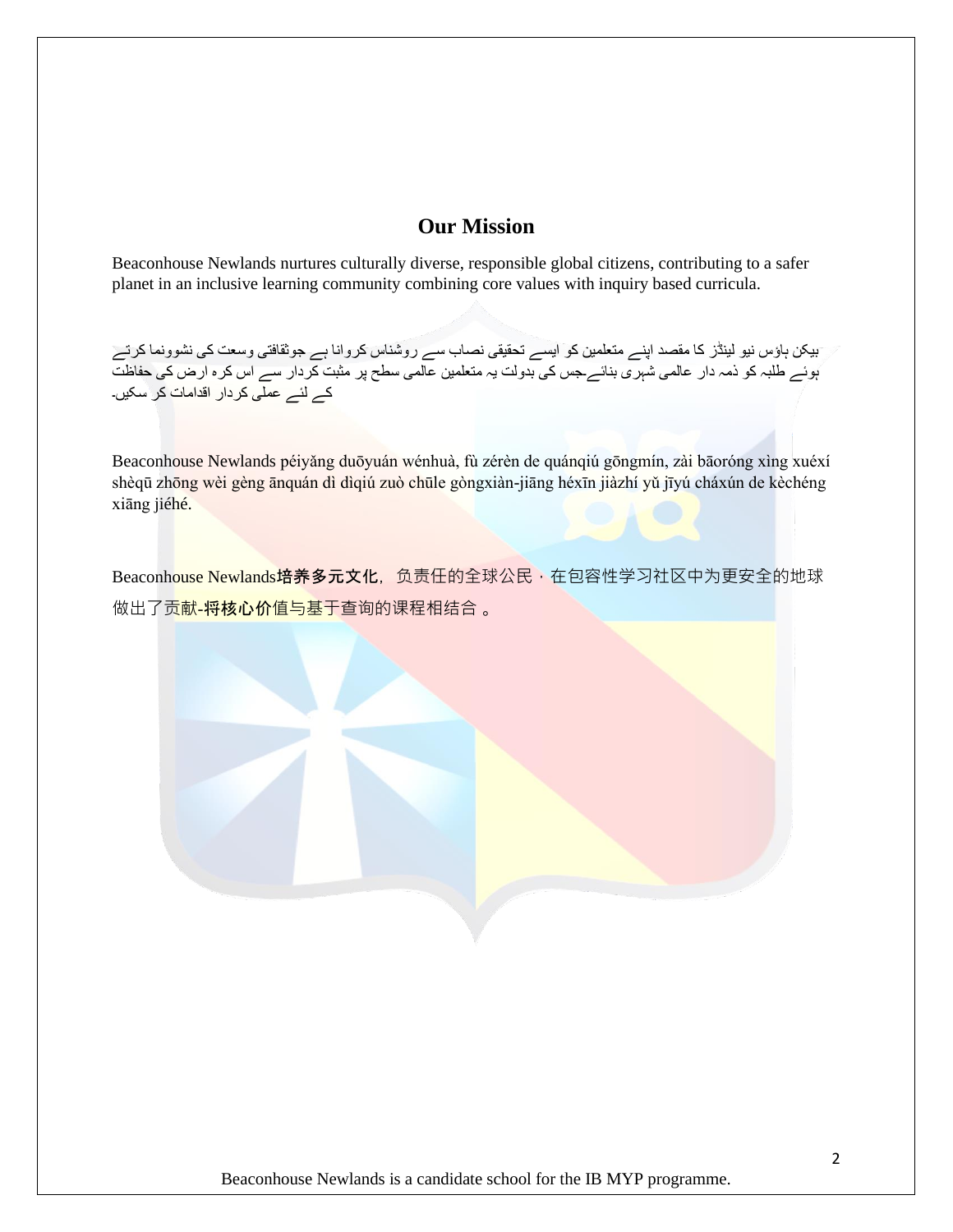# Contents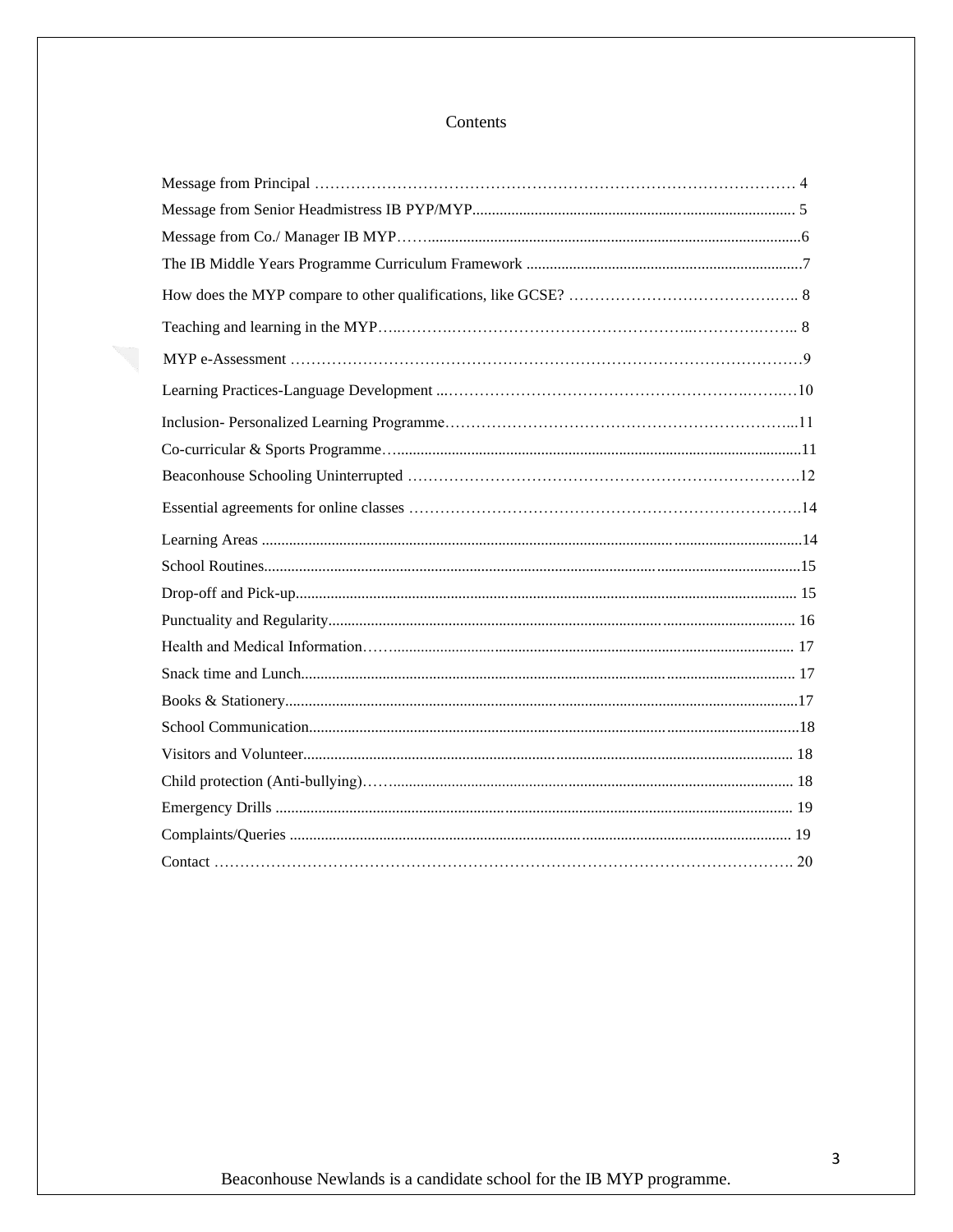# **Message from the Principal**

Dear Parents,

Welcome to Beaconhouse Newlands. We claim it with great pride that Newlands was the first school in the private sector to be certified for the IB PYP programme in Lahore, currently in the candidacy phase of the IB MYP programme.

We also take immense pride in having IB certified teachers, in multiple categories, who maintain high quality teaching standards and will always go the extra mile for their learners.

Please bear in mind that, as parents, you belong to our Newlands Community. At the monthly coffee mornings with either Ms. Fakhra, Ms. Lubaba or myself, you will get regular updates on what's happening in the Middle Years. Additionally the door is always open should you want to drop in and see us; failing that, you can book in an appointment. We are here for you: to provide a service you will be happy with and make Newlands one of the most successful schools in Pakistan.

We are privileged that you have entrusted the education of your children to Newlands.

Simon Mitchell.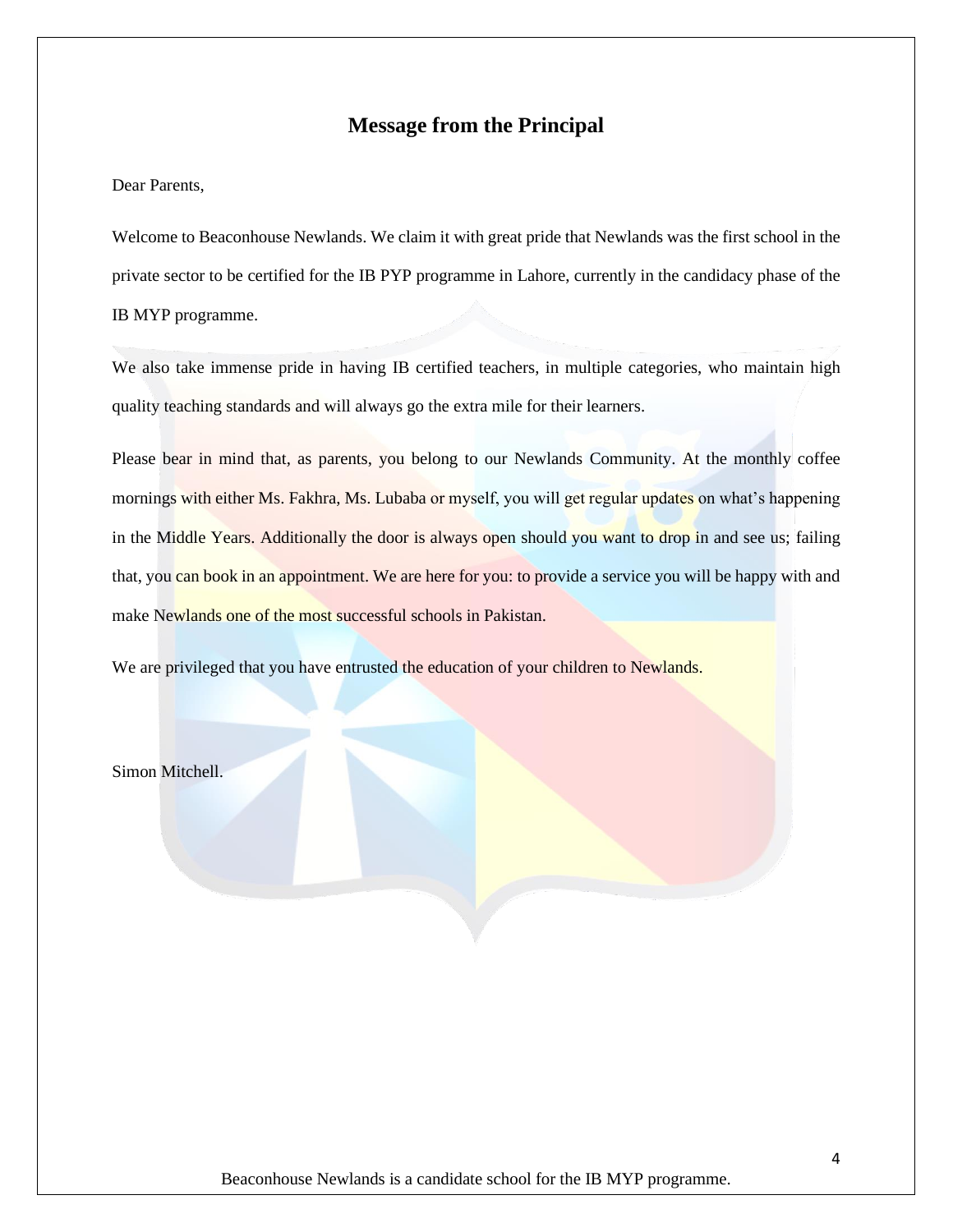### **Message from Senior Headmistress (IB - PYP/MYP)**

Welcome to the IB World School for PYP and candidate school for the MYP programme at Beaconhouse Newlands, Lahore. As an IB World School we believe that young learners are intelligent, resourceful and creative individuals who grow, develop and learn at different rates. We aim to build on these experiences by providing a conducive learning environment; an environment that offers a range of opportunities for each child to grow academically, socially, emotionally, culturally and physically to her/his full potential. As a child enters a new school, making new friends and adjusting to a new environment are big changes. Similarly, as new parents you may be unfamiliar with school routines and procedures. This Handbook outlines some useful information to help your child transition in smoothly and confidently. For further queries feel free to call the school office for an appointment to see me or the class teacher. We seek your cooperation in supporting the efforts of school staff in maintaining a safe, comfortable and pleasant learning environment. Parents fulfil this responsibility as partners in their child's learning when they:

- Show an active interest in their child's school work
- Communicate regularly with the school
- **Help their child be neat, appropriately dressed and ready for school**
- Ensure that their child attends school regularly and on time
- Promptly report to school their child's absence or late arrival or any matter related to the child's well-being
- Assist school staff in dealing with behaviour management issues
- Attend Parent Teacher Meetings, Student Led Conferences, Open Days and other school events
- Be part of Parent Ambassador Network and/or become a parent volunteer in class We look forward to a productive and pleasant association with you and a wonderful learning experience for your child.

Best wishes, Fakhra Shahid.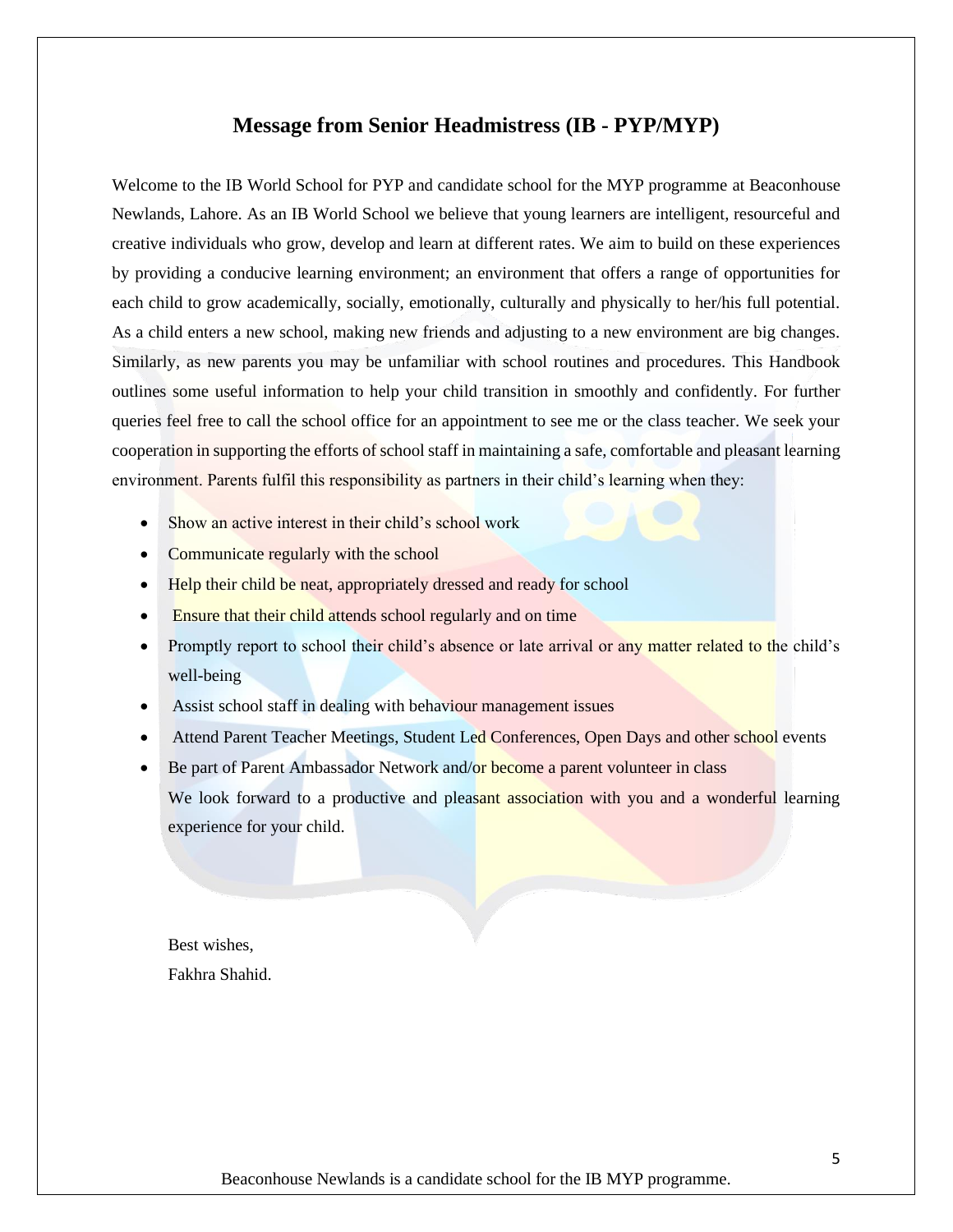# **Message from the Co. / Academic Manager (IB - MYP)**

**"Experience teaches us that thought does not express itself in words, but rather realizes itself in them".** 

### **Lev S. Vygotsky**

Our aim as an IB World School for the Primary Years Programme and as a Candidate school for the Middle years Programme, is to create opportunities for our learners and the other members of the school community to build significant connections through our continued focus on providing encouraging, supportive, and enabling learning environments. To achieve this, we work with an inquiry based educational curricula in a range of environmental settings with a purpose of fostering the learning and the well-being of each one of our learners. In alignment with our vision and direction, the staff at Beaconhouse Newlands Lahore, is in a continual process of professional development, equipping themselves with the pedagogy of the IB programme in order to create inviting classrooms and overall school environment for our enthusiastic inquirers.

Looking forward to a long lasting bond with you and your child/ren over many years to come.

Best wishes, Lubaba Batool.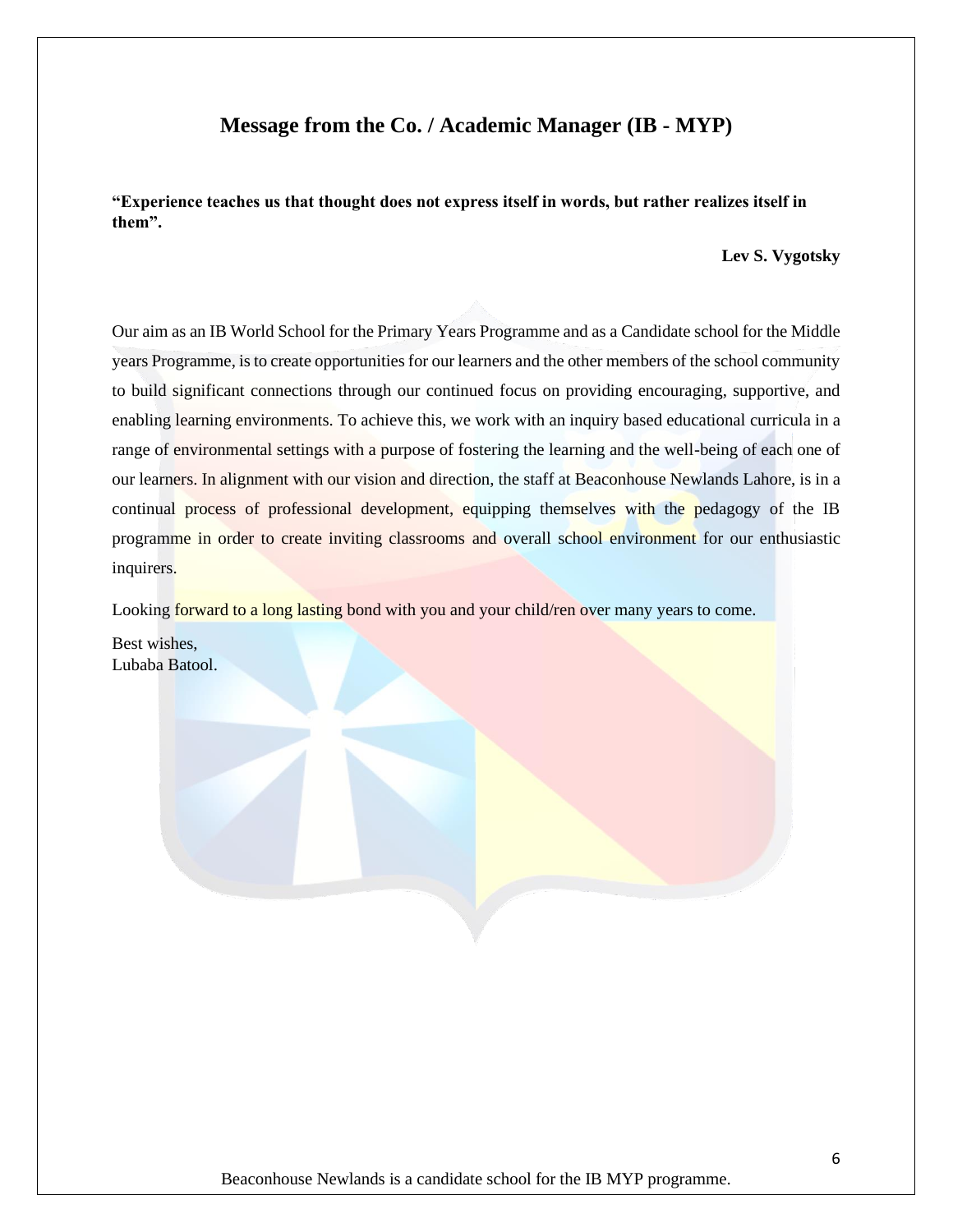# **The IB Middle Years Programme Curriculum Framework**



The IB Middle Years Programme (MYP) is designed for students aged 11 to 16. It provides a framework of learning that encourages students to become creative, critical and reflective thinkers. The MYP emphasizes intellectual challenge, encouraging students to make connections between their studies in traditional subjects and the real world. It fosters the development of skills for communication, intercultural understanding and global engagement—essential qualities for young people who are becoming global leaders.

<https://www.ibo.org/information-for-parents/myp-for-parents/>

### **Preparation for further studies**

The MYP is flexible enough to accommodate most national or local curriculum requirements. It builds upon the knowledge, skills and attitudes developed in the IB Primary Years Programme (PYP) and prepares students to meet future academic challenges, including the IB Diploma Programme (DP) and the IB Careerrelated Programme (CP).

### **The MYP:**

- provides students with opportunities to develop the knowledge, attitudes and skills they need in order to manage complexity and take responsible action for the future
- ensures breadth and depth of understanding through study in eight subject groups
- requires the study of at least two languages (language of instruction and additional language of choice) to support students in understanding their own cultures and those of others
- empowers students to participate in service within the community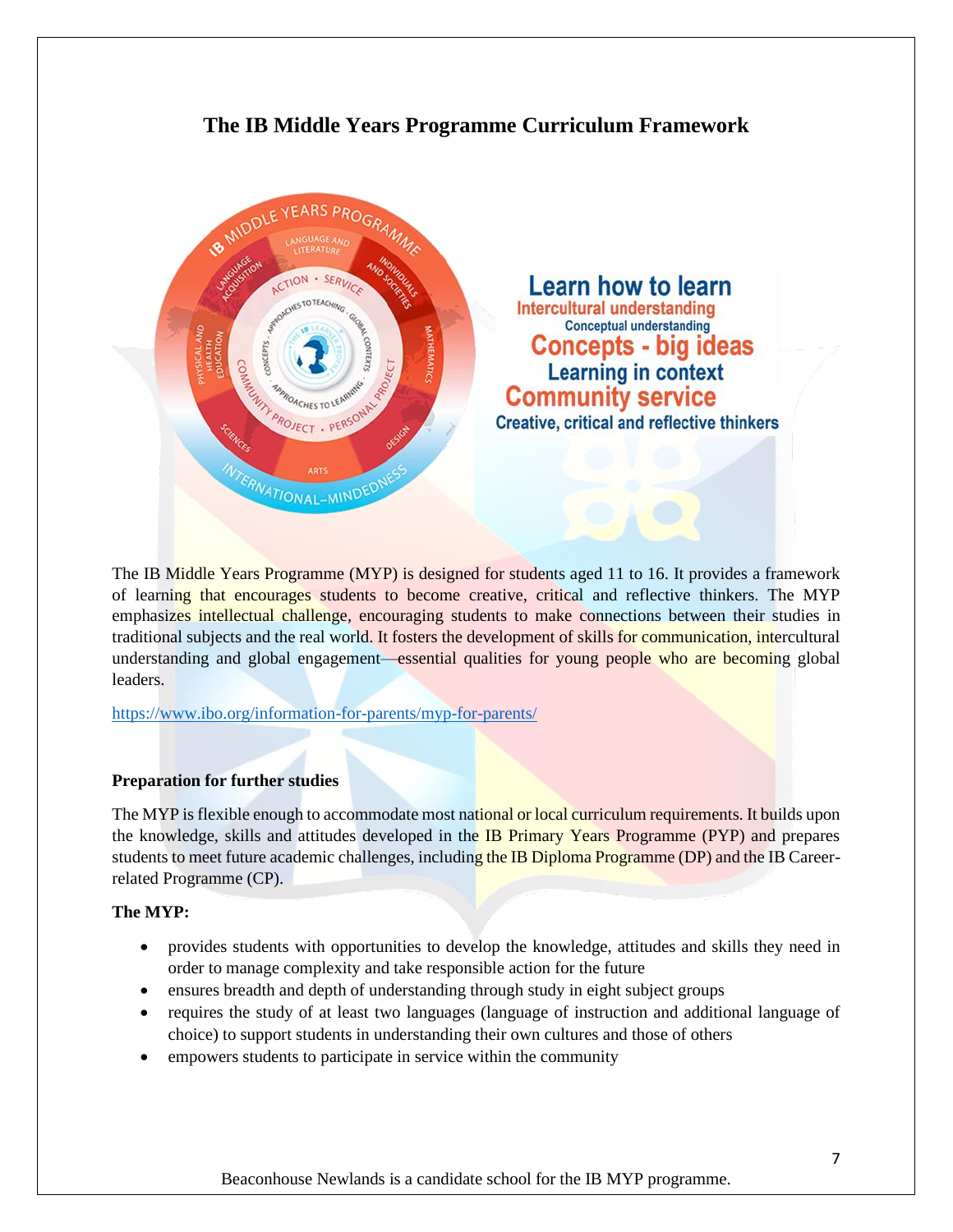#### **How does the MYP compare to other qualifications, like GCSE?**

In comparison to other programmes, the MYP is unique in the way that it is developmentally-geared towards the needs of younger adolescents. MYP students are not only academically challenged but also personally nurtured to equip them for the future and to contribute to a global society.

An [examination of the teaching and learning benefits of the MYP in the UK](https://www.ibo.org/globalassets/publications/ib-research/myp/mypukresearchsummary_withsupplementary_final.pdf) found that the programme positively impacts school culture and classroom environments, promotes feedback and reflection, and is engaging and motivating for both students and teachers.

A [study by the Australian Council for Educational Research](https://www.ibo.org/globalassets/publications/ib-research/myp/comparing-dp-outcomes-with-myp-summary-en.pdf) found that MYP students use critical thinking and analytical skills more frequently than non-MYP students, and demonstrated strong writing and English language skills.

### **Teaching and learning in the MYP**

The MYP aims to help students develop their personal understanding and their emerging sense of self and responsibility in their community. Teaching and learning in the MYP is underpinned by the following:

#### **Teaching and learning in context**

Students learn best when their learning experiences have context and are connected to their lives and the world that they have experienced. Using global contexts, MYP students explore human identity, global challenges and what it means to be internationally minded.

#### **Conceptual understanding**

Concepts are big ideas that have relevance within specific disciplines and across subject areas. MYP students use concepts as a vehicle to inquire into issues and ideas of personal, local and global significance and examine knowledge holistically.

### **Approaches to learning (ATL)**

A unifying thread throughout all MYP subject groups, approaches to learning provides the foundation for independent learning and encourage the application of students' knowledge and skills in unfamiliar contexts. Developing and applying these skills help students learn how to learn.

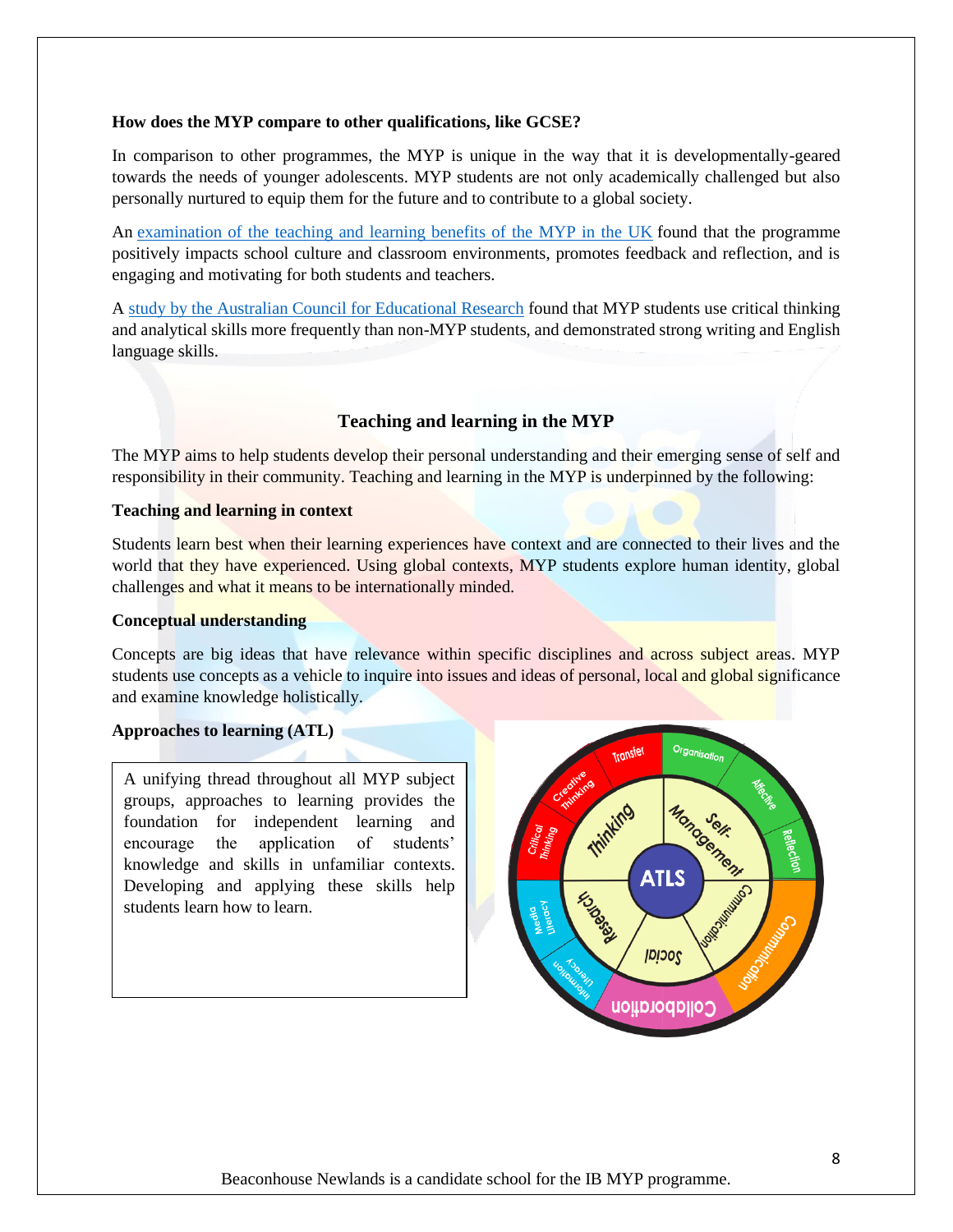#### **Service**

Action (learning by doing and experiencing) and service have always been shared values of the IB community. Students take action when they apply what they are learning in the classroom and beyond. IB learners strive to be caring members of the community who demonstrate a commitment to service—making a positive difference to the lives of others and to the environment. Service as action is an integral part of the programme, especially in the MYP community project, and to some extent in the personal project. .

### **Language and identity**

MYP students are required to learn at least two languages. Learning to communicate in a variety of ways is fundamental to their development of intercultural understanding and crucial to their identity affirmation.

### **MYP projects**

The MYP offers projects that provide students the opportunity to demonstrate what they have learned and engage in self-directed work.

#### **Community project**

The community project encourages students to explore their right and responsibility to implement service in the community. Students may complete the community project individually or in small groups. For schools that end the MYP in Year 3 or Year 4, the community project is required.

#### **Personal project**

All students in MYP Year 5 must complete the personal project. Students work independently, developing a truly personal and creative product or performance. In a structured report, students apply the skills they have developed in the programme and reflect on their personal and academic growth.

# **MYP e-Assessment**

The IB is known for its world-renowned team of [experts in student evaluation.](https://www.ibo.org/information-for-parents/parents-and-assessment/) MYP e-Assessment provides external validation of achievement for students in MYP year  $5(15-16$  years old) in the form of an MYP certificate or course results, e-Assessments in the MYP focuses on conceptual understanding and the ability to apply knowledge in complex, unfamiliar situations. They offer robust and reliable assessment of student achievement in the MYP.

Two-hour examinations in subject groups (language and literature, sciences, mathematics, individuals and societies, language acquisition (recently added) and in interdisciplinary learning are individually marked by IB examiners.

Portfolios of student work for subject groups (language acquisition (now moved to e- assessment), physical and health education, arts, and design) are moderated by IB examiners to international standards.



Source[: https://www.ibo.org/programmes/middle-years-programme/assessment-and-exams/](https://www.ibo.org/programmes/middle-years-programme/assessment-and-exams/)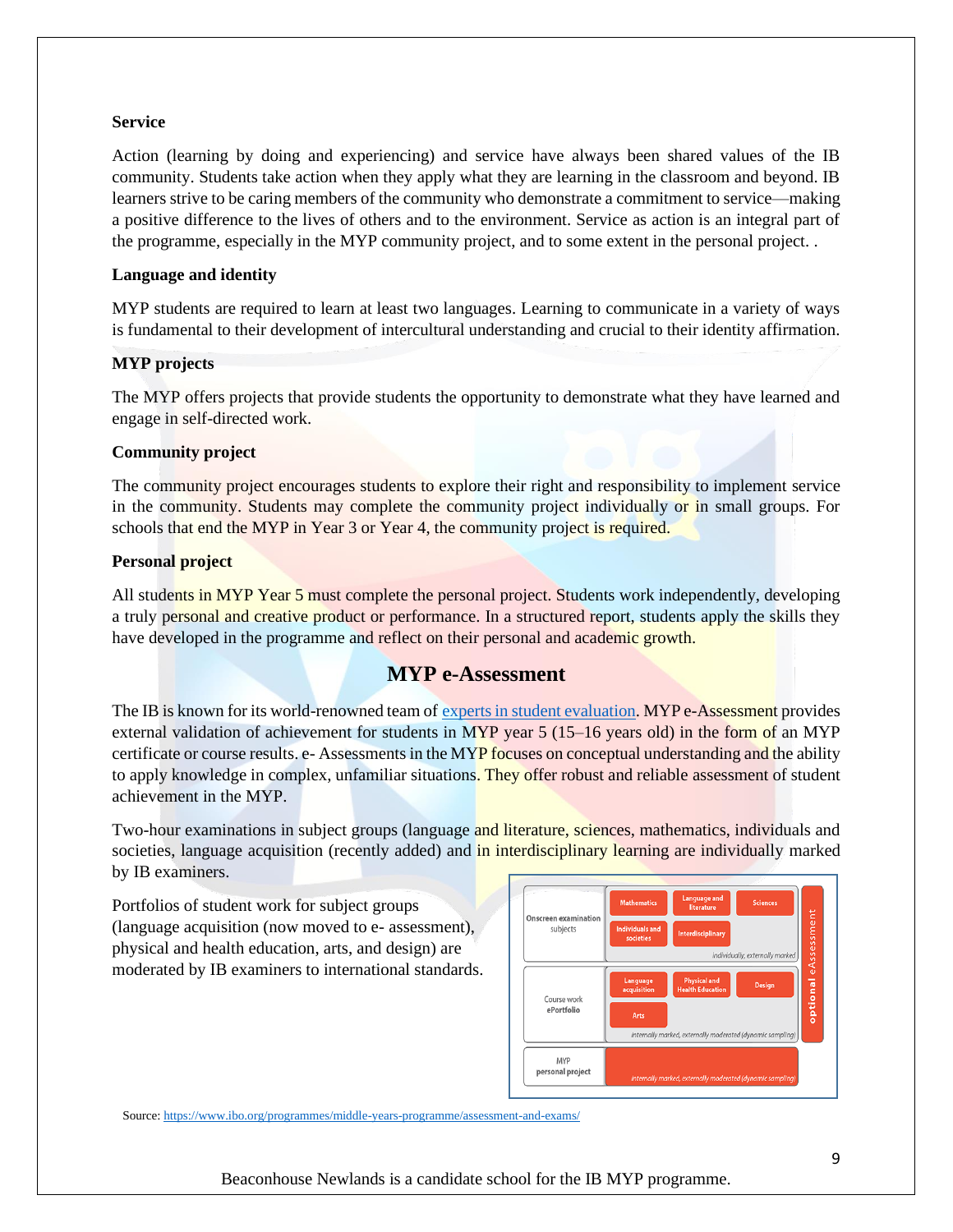# **Learning Practices- Language Development**

IB MYP is an inquiry-based learning program, which allows for research through different mediums. We look for answers by asking more questions, research through primary and secondary resources, online research, books, observations, surveys, interviews, data collection etc. In the MYP programme we have prescribed course books, which only work as resource books and not syllabus, in order to ensure studentdriven inquiry.

# **Language Development (Urdu and Urdu Support/Promote Program, English, Mandarin)**

#### **Urdu**

At Newlands we highly value the importance of our national language, hence, Urdu is being learnt in a more interactive and integrated environment. Reading opportunities are provided to the learners by facilitating them in libraries by an addition of a variety of Urdu classic and contemporary books. Children are encouraged to borrow these books from the library on alternative weekends. Classroom library corners are equipped with age-appropriate books in both English and Urdu. Very young children, especially in EYs, are supported in expressing their needs and wants in their mother tongue or home language (mostly Urdu in our case) as they feel more comfortable and acknowledged, similar kind of support is provided to the learners who have been exposed to Urdu language at a later age- in their Primary or Middle Years.

**Urdu Support/Promote Program** is offered to learners who have no prior exposure to the Urdu language, mostly those who are coming from abroad. Being a premier educational institute and an IB World School we feel that it is our responsibility to give these learners a head-start in learning and loving Urdu language.

#### **English**

Beaconhouse Newlands recognizes the importance of learning a language as a medium of global communication, hence, special emphasis is laid on developing language skills of the learners. Our English Language programme has been successfully running with several reading and writing initiatives for the entire school. This has led to more enthusiastic and participative learners (this includes the teachers, too) who look forward to the writing competitions which are acknowledged and awarded in the whole school assemblies inspiring others to perform better and achieve higher language proficiency.

#### **Mandarin**

Mandarin is an additional language offered at Newlands for the PYP upper primary learners to MYP and the senior school. Mandarin as an additional language (class 3 onward) is offered keeping in mind our national and international relations, and vastly growing business and economic trends. This will equip our learners with a global perspective and vision. This decision was also finalized based on the survey results, where a bigger number of the parent body showed a greater interest towards Mandarin than French which was being offered earlier.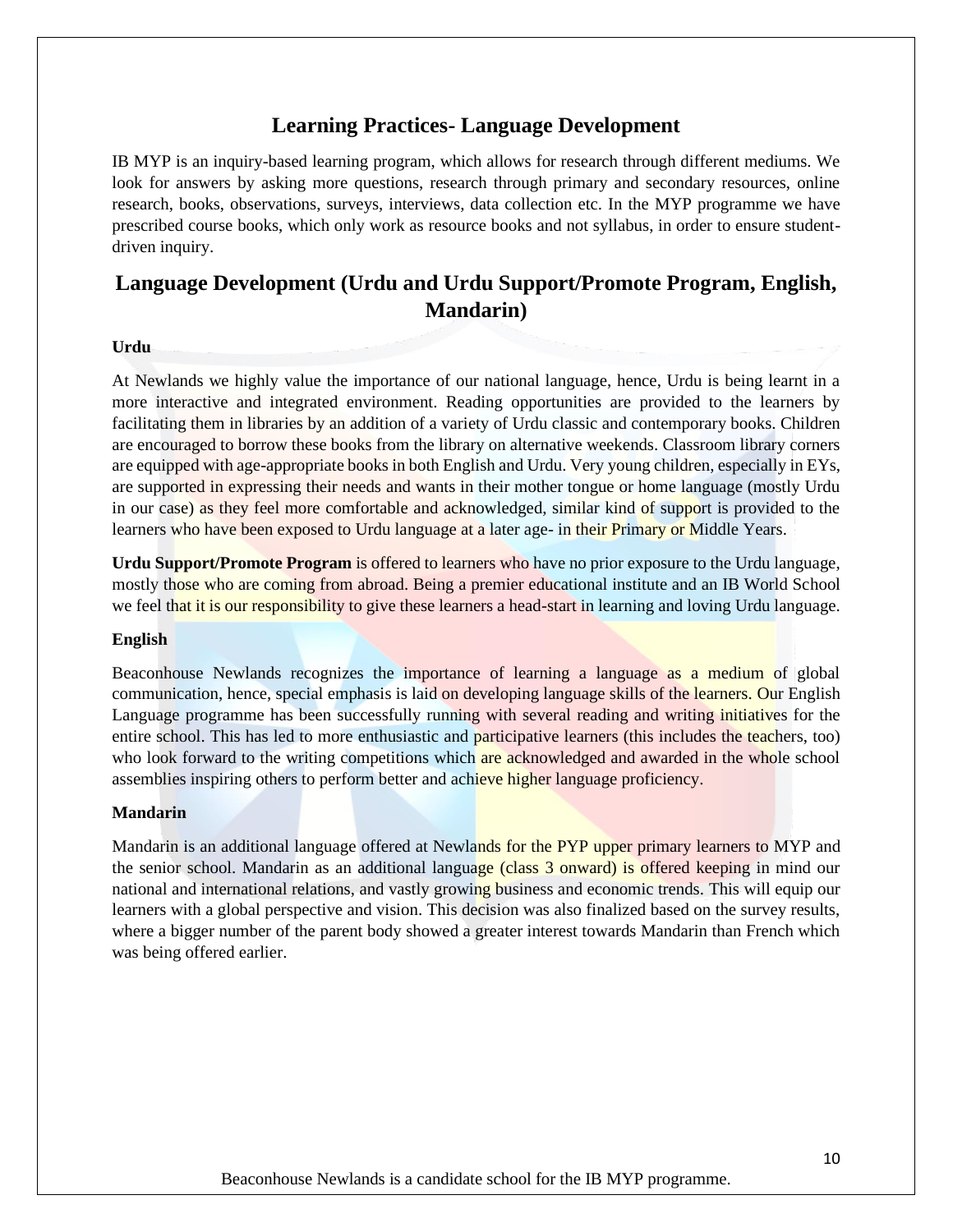# **Inclusion- Personalized Learning (PL) Programme**

Keeping in mind the individualistic needs of the learners with different learning abilities and/ or styles, IB has stressed upon a school based Personalized Learning Programme, which is directly aligned with the IB standards and practices allowing for every child to reach the curriculum goals at their own pace. This would include differentiation for children in all areas of academic and social development. This personalized plan may vary in instruction, content, product or process.

### **Moving from** SEN to **SER (**Special Education Needs to **Special Education Rights)**

Our aim for the PL Dept. is to create a happy, welcoming, nurturing environment around the school, where all students feel safe, secure and are supported to learn. All aspects of the SER are designed to inspire and engage learners, by implementing a mix of curriculum areas suitable for the PL leaners, creative approaches and essential life skills. These learners are provided a structured learning programme, suitable for their social, emotional, cognitive development needs and this forms part of each Student's Individual Learning Map. Through an appropriate and stimulating environment, where all learners enjoy a sense of belonging, safety and independence with their classmates and the rest of the school community, hence ensuring inclusion.

# **Co-Curricular & Sports Programme**

**Co-curricular:** Clubs programme at Newlands starts engaging learners at Class 1 level, and continues until high school. We offer every learner a variety of 47+ club activities covering science, technology, media, different art forms, public speaking, outdoor education etc. Our PYP learners are offered 20 different clubs between grades 1-5 whereas, our MYP and Senior School learners are able to choose for each activity where they develop a skill based goal and receive regular feedback from experienced coaches to achieve those goals. Additionally, our students' work in collaboration with their peers from senior / junior grade levels to build camaraderie and develop socially and emotionally as individuals.

**Sports:** Newlands Lahore offers extensive sports facilities to our learners. As part of the Co-Curricular offering, every student must choose and excel in at least one sport by compulsion from a variety of 15-16 sports activities offered both on campus and at our Bedian Sports Complex facility. Our sports clubs are offered as a means to allow our children to learn teamwork and leadership; go from beginner to mastery level in their choice of sport, increase fitness and active lifestyle, equip them to represent and compete on behalf of their houses, and have the opportunity to be selected for school's competitive sports teams.

### **Swimming as a life skill programme**

In addition to the extensive sports club offering, Newlands Lahore believes that swimming is a life skill and learners should get a chance to develop or polish this with practice. Need based swimming lessons for the MYP learners are offered after the school routine hours on request, if any learner has keen interest and wants to avail this opportunity. Learning swimming improves their self-management skills along with discipline. This programme further compliments our extracurricular competitive swimming programme where we shortlist gifted students to represent Newlands at various swimming competitions.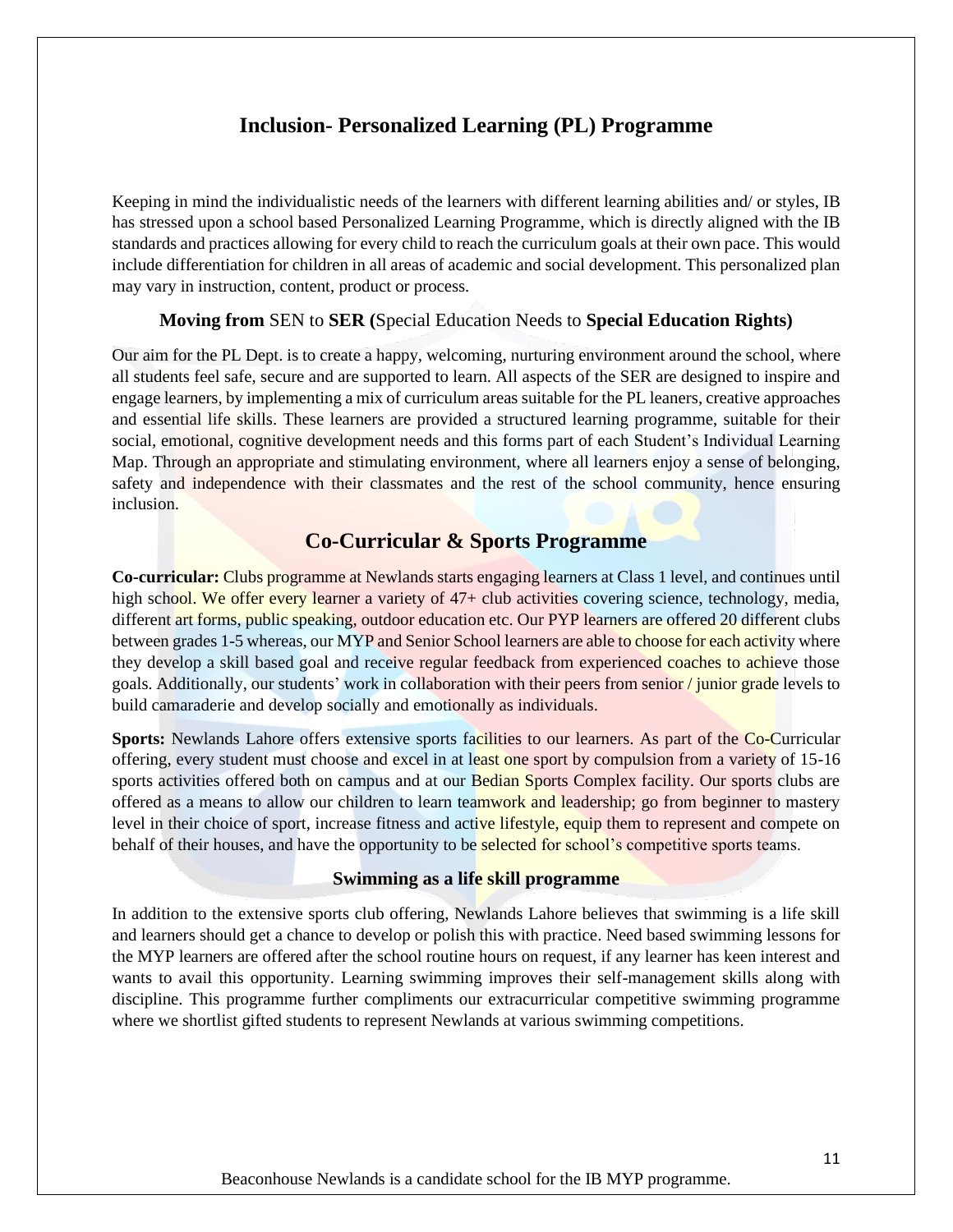# **Beaconhouse Schooling Uninterrupted**

# **Online learning and Teaching, Live Lessons & Recorded Tutorials**

Teaching and learning using technology is not a facility any more but a necessity. It has become a requirement for this age and time of unforeseen calamities. The Covid-19 pandemic has made us all realize the importance of online learning. However, let us see this as an opportunity to equip ourselves and our children with 21st century life skills, using digital tools and platforms to learn, communicate and stay connected. The Beaconhouse Schooling Uninterrupted system and procedures are explained below through some FAQs that will help you understand the system and processes for how online learning is organized at Newlands, Lahore.

\* Please note that the following model applies when the schools completely or partially shifts to online learning- 5 days a week

### **Q: How does it work?**

Managebac- an online portal for student and parent communication is a Learning Management system. Communication to and from the school is through this platform and parents can access their child's account through login issued at the beginning of the year. Homeroom teachers (Class teacher) for MYP share zoom links and online schedule for all lessons in a class-section. Recorded tutorials and presentations are also available for parents, on request, to reinforce learning later at the child's own pace.

### **Q: How are lessons structured?**

Lessons start at 8:30 am

MYP lesson duration: 40 minutes

Lessons per day: 5

Breaks between lessons: 20 minutes

### **Q: How does online learning take place?**

Teachers and learners connect via Zoom/ google meet link. A weekly overview is sent to the parents via ManageBac at the end of the week, with learning outcomes of each subject and home tasks. Math home tasks are sent mid-week or at weekends.

### **Q: How is attendance marked?**

Learners' attendance is marked for each lesson including subject lesson. School maintains a record of both attendance and punctuality in the online classes.

### **Q: Where can I download it from?**

You can download the zoom application from the following link. The app requires an active email address for login.

For Computers: [https://zoom.us/support/downlo.](https://zoom.us/support/downlo)..

For Androids: [https://play.google.com/store/.](https://play.google.com/store/)..

For Apple products: [https://apps.apple.com/us/app/.](https://apps.apple.com/us/app/)..

Beaconhouse Newlands is a candidate school for the IB MYP programme.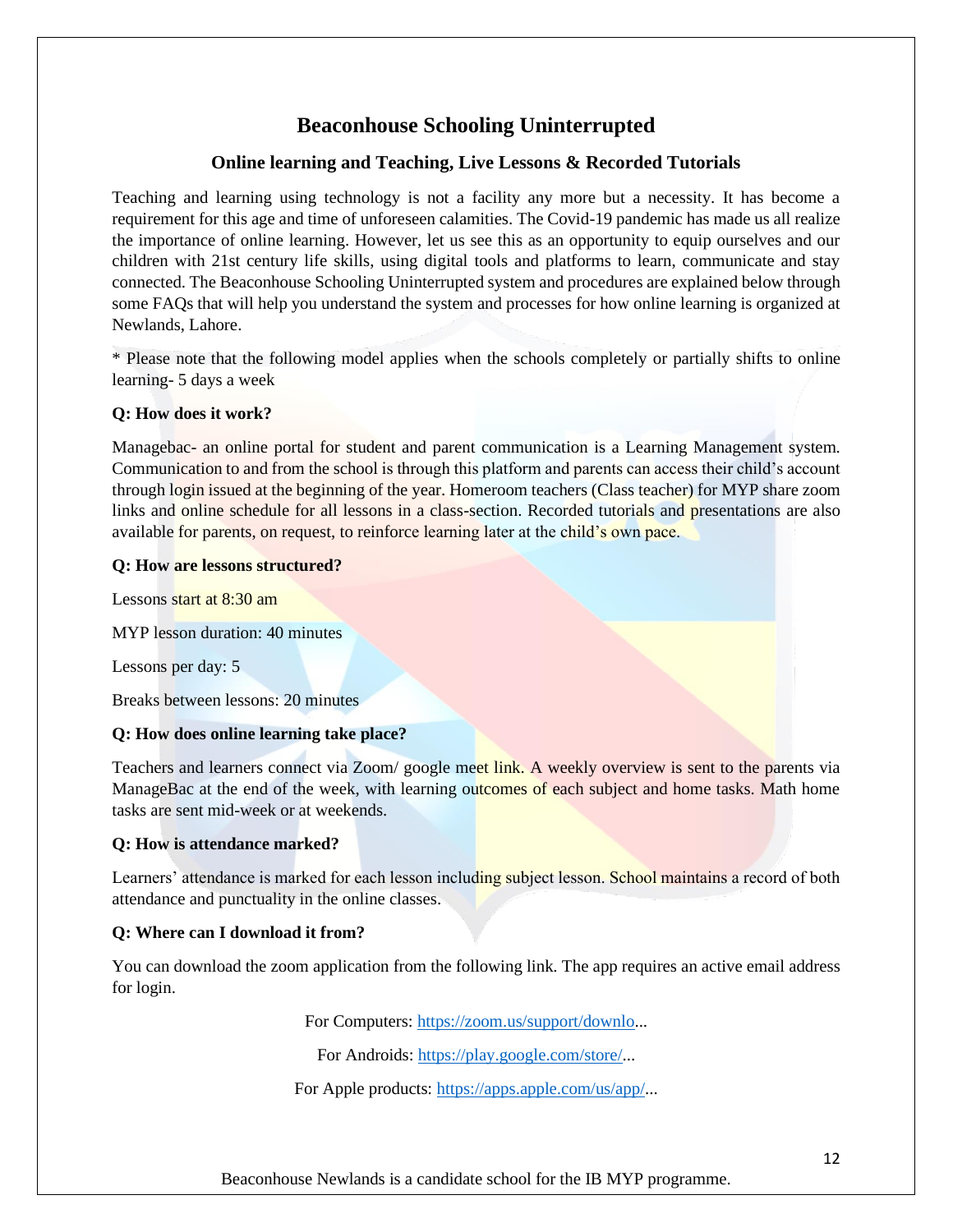### **Q: Which email address is required to login?**

Email addresses are provided by the parents for ManageBac communication at the start of the session and at the time of admission. Please ensure these are functional and updated. If there's a change in the email address/es please inform the school by writing an email to the MYP ManageBac facilitator, Ms. Fatima Kamran at [fatima.kamran@bh.edu.pk](mailto:fatima.kamran@bh.edu.pk) or to the respective CL or teacher with your child's full name class and section.

#### **Q: What if we have missed a class?**

Online lessons and tutorials are recorded and can be accessed by the learners and parents through the shared drive link, on request. Recording of online lessons, teacher prepared tutorials, relevant assignments are also being shared with learners and parents. Tasks are set with supplementary resources and links to support teacher exposition. These will help the learners to take responsibility of their own learning and will also help parents in supporting their child's learning.

#### **Q: How can I ensure that the online lessons go well for my child?**

What parental support is required? Online learning is a way of bringing some form of regularity and semblance of routine to an otherwise disrupted schedule of STAYING HOME. We hope that this is seen as an opportunity by the parents of inculcating self-management, time management, and a sense of responsibility in their children. We require your support in ensuring that you:

- Have the child READY: fresh, changed out of PJs, finished with their breakfast
- Check and motivate them to have the resources ready before time
- Select a quiet corner or place away from distractions
- Have your child sit on a chair comfortably with a table in front
- Ensure the camera is facing the learner
- Ensure help at hand in for technical support (mic, video or internet connectivity)
- Avoid interrupting the class or prompting answers

#### **Is it important for my child to do the tasks assigned?**

Learning Uninterrupted sessions are continuing to ensure that learners are connected with their learning. Tasks are set to achieve class benchmarks, therefore task submission is an evidence of each child's understanding. This gives teachers an idea as to where a learner or learners need further support. These are also a form of marking attendance in case a learner has been unable to attend online lessons.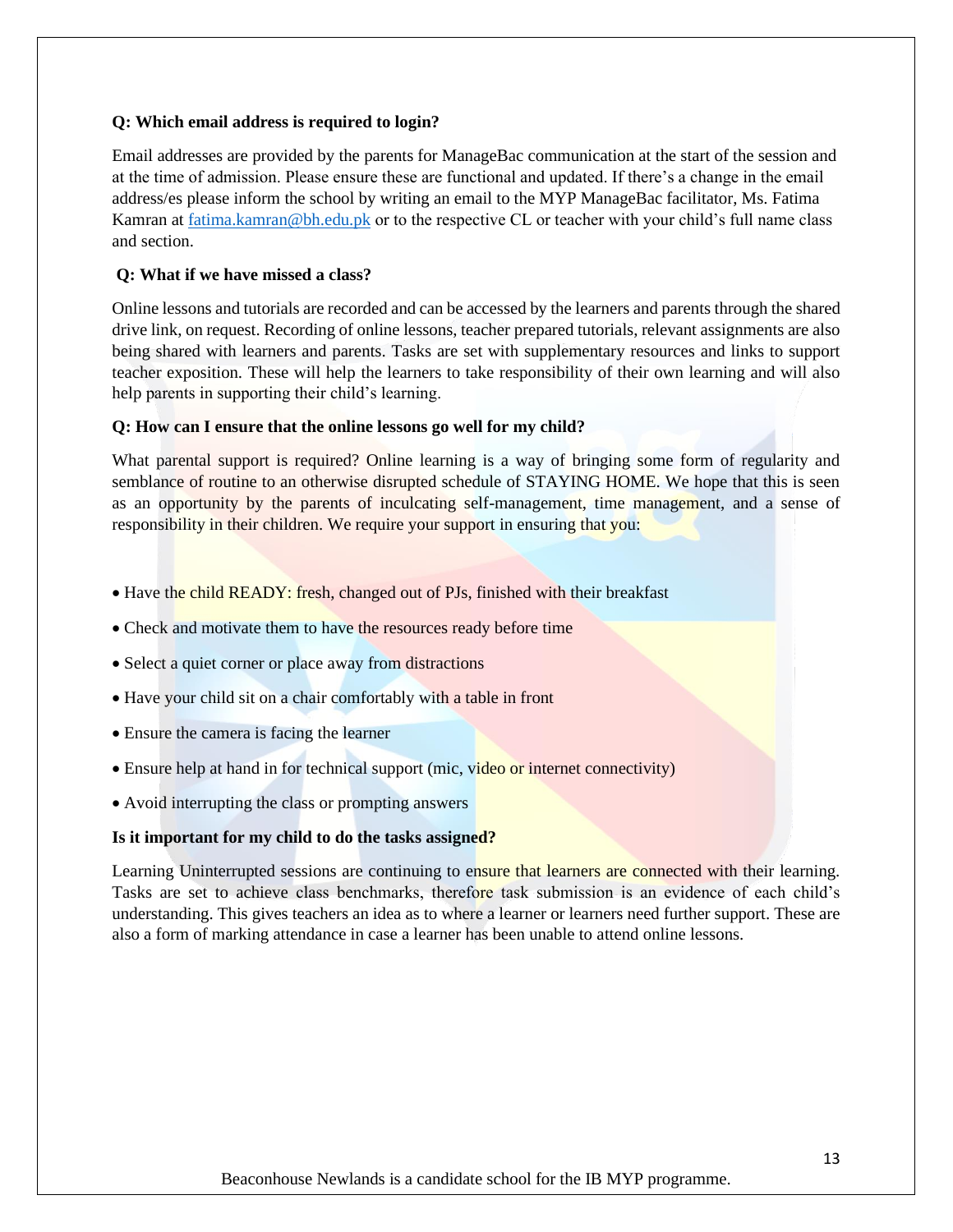# **ESSENTIAL AGREEMENTS FOR ONLINE CLASSES**

# **3- Way Essential agreements Teachers- Learners- Parents for uninterrupted online teaching and learning**

#### **Teachers agree to:**

- 1. be punctual
- 2. Respond to learner queries

3. Send tasks via ManageBac and receive through ManageBac, in case of any technical issue/s send and receive tasks via students email accounts or HRTs official email

### **Learners agree to:**

- 1. be punctual and regular
- 2. Ask relevant questions and be focused during class

3. Be mindful of self-management skills e.g. time management when attending a lesson, working on task and quality and timely submission of assigned work

4. learn to use digital tools effectively

#### **Parents agree to:**

1. ensure their child's attendance and punctuality

2. not interrupt classes by asking questions which are not child/ren led or are to be addressed via admin

3. ensure that the learner is ready with the required resources including a stable internet connection and device

4. have set up a quiet corner for their child/ren to attend classes away from distraction and disruptions

# **Learning Areas**

In the class, facilitators create a positive and motivating classroom environment that promotes achievement and success and at the same time nurtures the IB Learner profile attributes in our learners. Other than the Global Contexts that the students explore, they also learn the disciplinary and interdisciplinary areas of knowledge and skills through **Language and Literature, Sciences, Mathematics, Individuals and Societies and interdisciplinary learning**. The MYP students also learn at least one language for their **Language acquisition, Mandarin in our case, Physical and Health Education, Arts (Visual Art and Drama), and Design**. Specialized facilitators of different subject groups support their learning.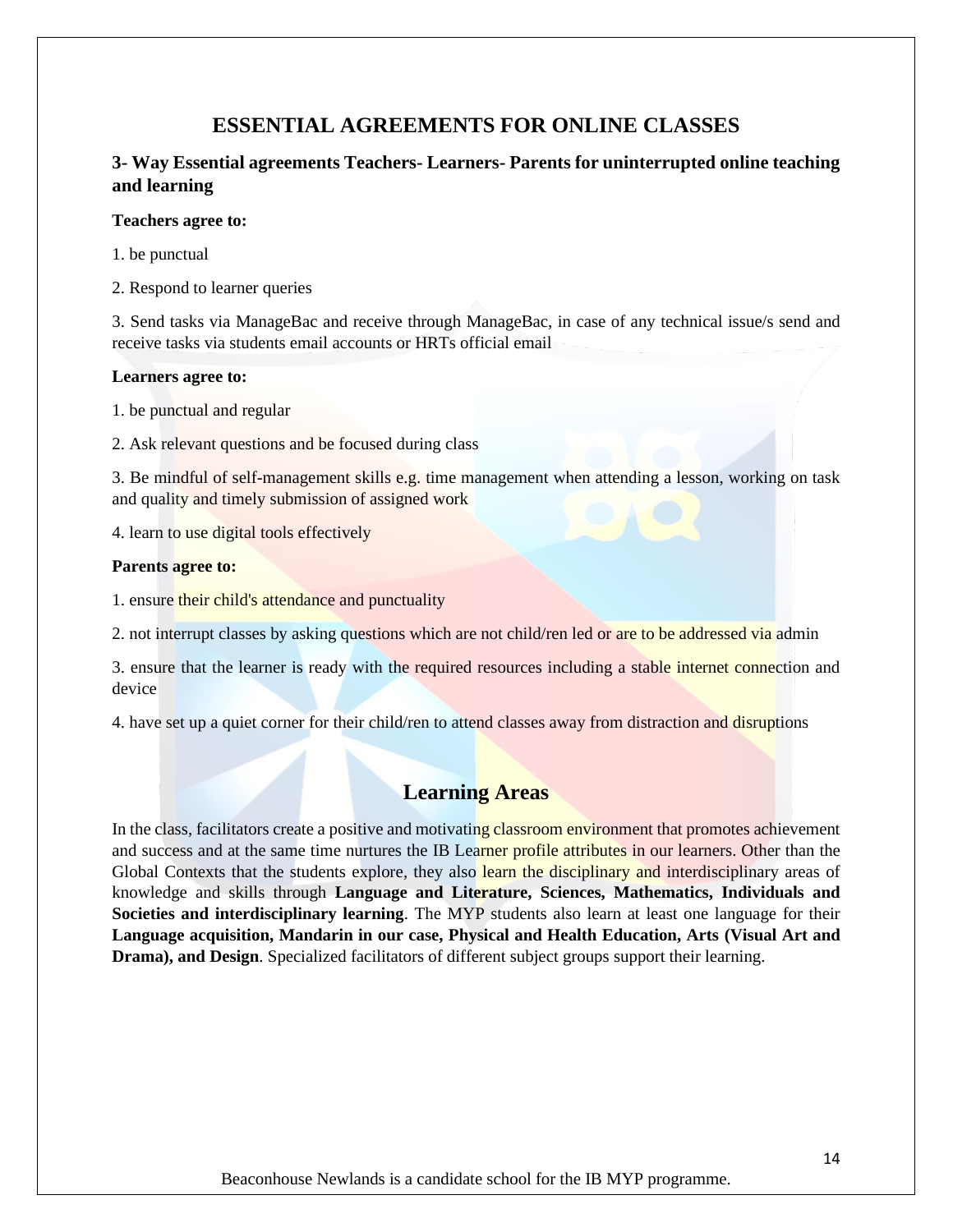# **School Routines**

### **Remember to:**

- 1. Bring your child to school on time and pick them up promptly at dismissal time
- 2. Please notify the school of absences related to illnesses or health-care appointments
- 3. In case a leave is required for a domestic reason, travel or emergency you are expected to request the section head for the leave stating the number of days and the reason, and also in case of early leave
- 4. All removable clothing and child's belongings must be labelled with your child's name, class and section (current year)
- 5. Children must carry their school bags, according to the timetables, to school every day
- 6. Check parent and student ManageBac accounts for notices/important information and your child's message book daily
- 7. Notify the school office immediately in case there is a change of postal and email address or change in contact and emergency numbers
- 8. Read all school newsletters/notices carefully and respond promptly
- 9. Establish early sleeping habit to ensure your child is well-rested

### **Help your child by:**

1. Providing a nutritious breakfast for your child/ren before sending them to school with substantial snack for the short break

- 2. Encouraging independence by asking your child to set up school uniform and bag a night before
- 3. Supervise online and screen time
- 4. Ensure adequate sleep each night
- 5. Encourage **reading at home**

# **Drop-off and Pick-up Routine**

### **Drop off**

- Drop off point for MYP students' is in front of Gate 2. Faculty members and custodial staff are present on duty to facilitate and greet our learners
- If parents need to drop something off for their child/ren, please come to the school reception to sign in and handover the belongings or receive a visitor's card before proceeding to the classroom if need be
- In case a child is late due to a genuine reason, please do not drop the child outside the gate after 8:00 am
- The person accompanying the child must report to the school reception to seek permission from the section head for the child to attend school and may be required to fill in late arrival form
- Please note if tardiness is habitual, a child may not be allowed to attend school for that day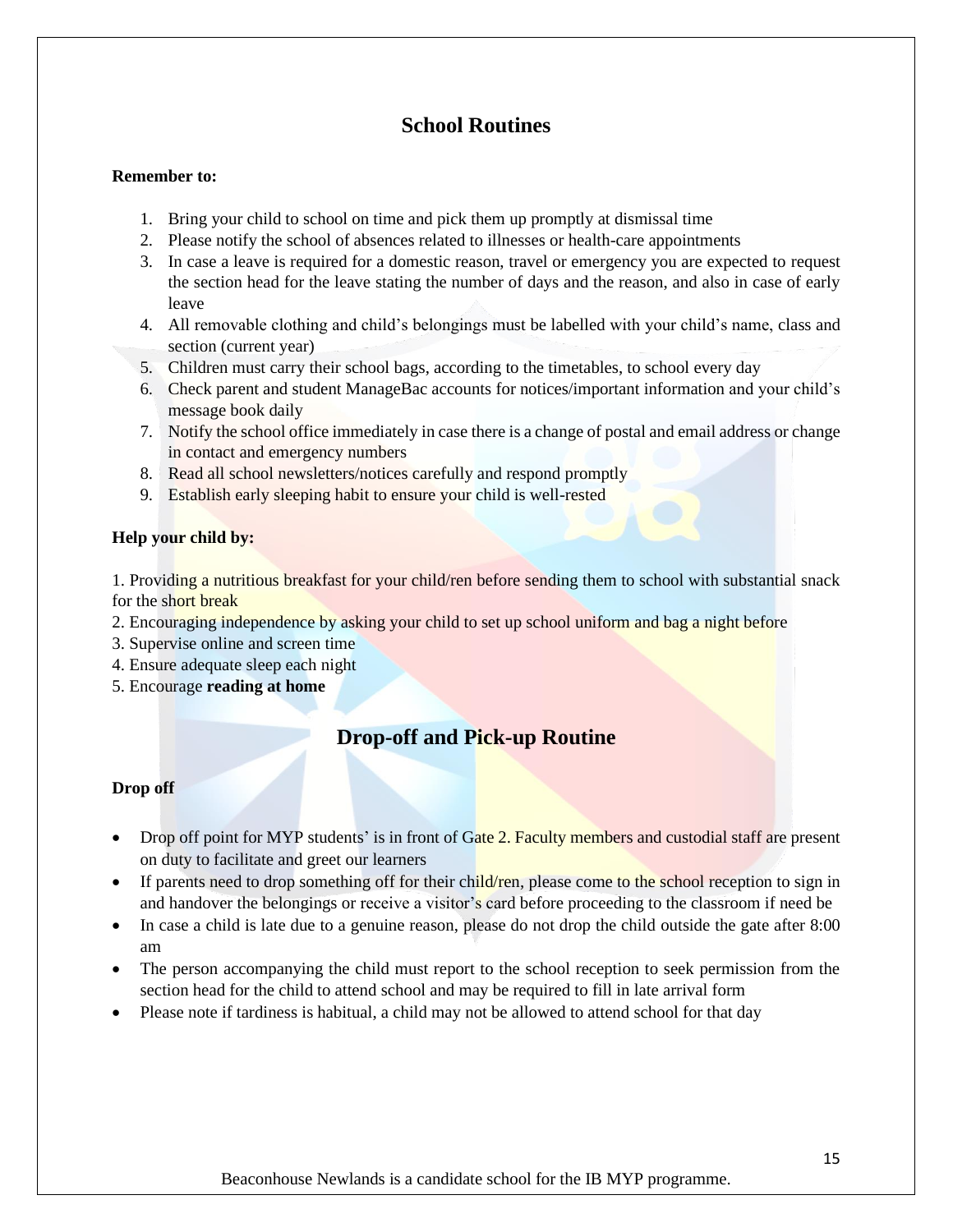### **Pick up**

- Every student is issued an individual school ID card. Bearer of the card (parent/caretaker/driver) must show this card at the time of entry into school and show it to the concerned teacher. Please be aware that student ID cards are necessary for the safety and security of your child.
- In case of loss or damage of school ID card, kindly inform the school office at your earliest and bring/send a written application to have a new card issued.
- Duplicate card will only be issued against an application from the parents.
- To further strengthen security, we encourage you to call the school office to make appointments, if you wish to meet a teacher or any other staff member.(UAN 111 -111-020)
- In case of any change in your contact details, please update your phone numbers and email in your child's diary or inform the school via ManageBac
- **Early Leave:** In case you wish to pick up your child earlier than the specified home time, please contact the PRO office to have a permission slip issued by the school head. Early leave will not be entertained without prior notice (phone call at least one hour before pick up in emergency situation/s)
- Please try to avoid frequent early leaves as this disrupts a student's learning at school. (We value our parents and the security of students is our priority. Your cooperation in this regard will be highly appreciated. Please instruct drivers/ maids/ caregivers coming to pick up the child accordingly)

# **Punctuality and Regularity**

Going to school is the single most important part of your child's education. Missing school puts them behind. According to Beaconhouse Newlands school policy, at least 85 % attendance is required for promotion to the next class. We seek your cooperation in ensuring your child's punctuality and regularity in coming to school. Coming to school on time will also ensure active participation of your child during the learning process.

Please note the School time below:

| Physical School: (as per Covid   Online school (BSU) |                    | <b>Physical school (as per normal</b> |
|------------------------------------------------------|--------------------|---------------------------------------|
| protocols)                                           |                    | routine                               |
| Monday-Thursday                                      | Monday-Thursday    | Monday-Thursday                       |
| 7:55 am to 2:20 pm                                   | 8:30 am to 1:10 pm | 7:55 am to $3:10 \text{ pm}$          |
|                                                      |                    |                                       |
| Fridays                                              | Fridays            | Fridays                               |
| 7:55 am to 12:30 pm                                  | 7:55 am to 1:00 pm | 7:55 am to 12:30 pm                   |
|                                                      |                    |                                       |
|                                                      |                    |                                       |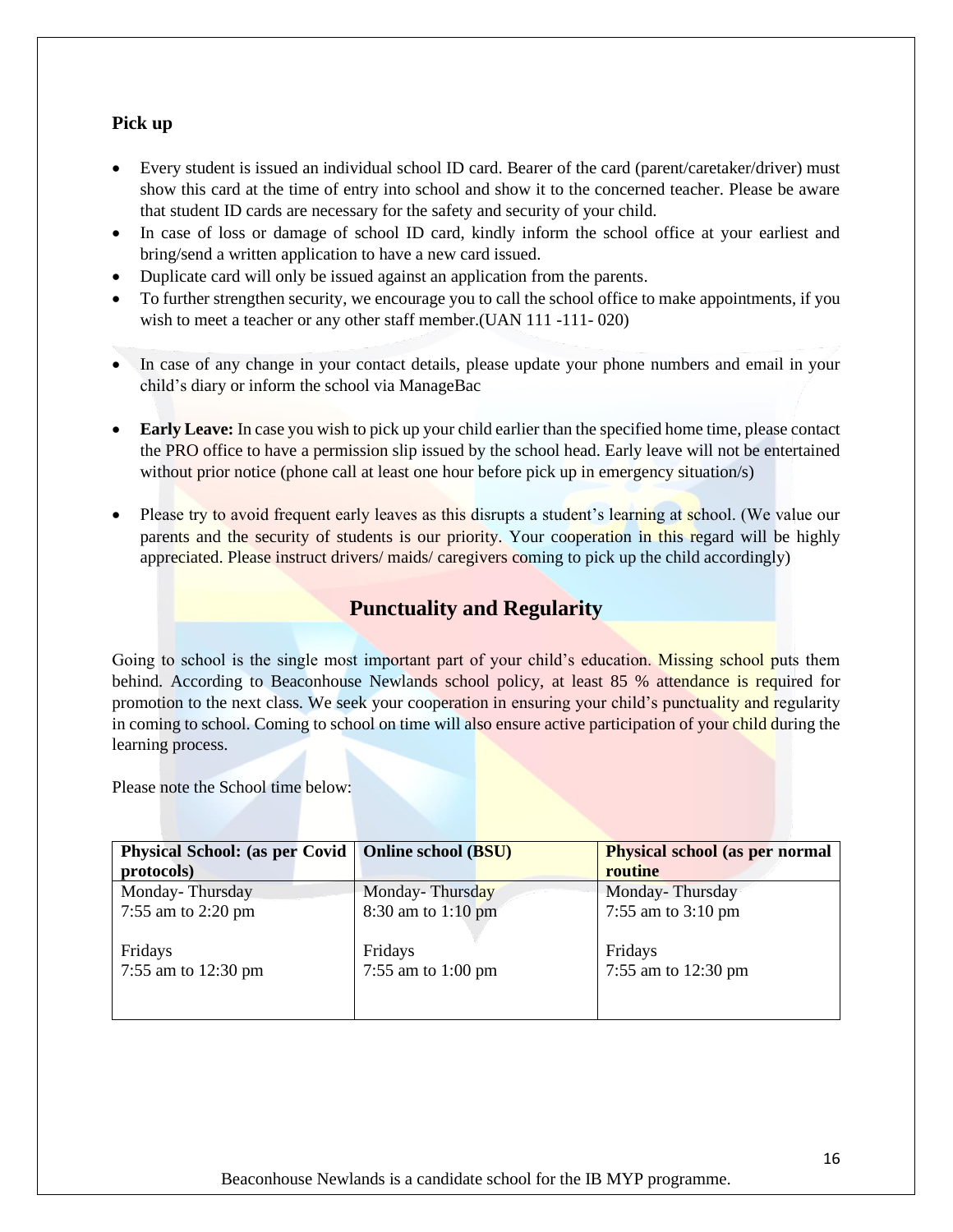# **Health and Medical Information**

• Information about any health concerns/allergies are provided by the parents in the admission forms and data forms at the time of admission.

• Parents will be called to pick up any learner coming to school with signs of illness.

• In the event of an accident, minor first aid treatment is administered by the school nurse. If a child needs to go home, the parent is called in, and the child remains in the sick bay/class until the parent arrives.

• In the event of a medical emergency, parents will be informed and student will be taken to the nearest hospital in the vicinity.

• Long nails, lice or skin rash/allergies are immediately noticed and hygiene reminder is sent to the parents. Your cooperation in this regard is crucial in avoiding spread of infectious disease or lice infestation

# **Snack and Lunch**

• School provides healthy lunch to students from Monday to Thursday which is an opportunity to develop social skills while learning table etiquettes with peers.

• MYP learners have access to the school canteen also, they can use the canteen for their short break snacks and/or after school. However, we discourage this practice to avoid use of junk food and avoidable interaction in the time of Covid.

• Students may bring snacks with a water bottle or a drink from home, for their short break. Snacks should ideally contain food that the child normally prefers to eat and that does not require refrigeration or warming. It is strongly advised that parents take this opportunity to cultivate healthy eating habits in their children by sending nutritious snacks.

• We strongly discourage junk food items therefore do not send any fizzy drink, candy or processed food with your child

# **Books & Stationery**

Every term a local vendor is nominated for ensuring a smooth provision of books and stationery.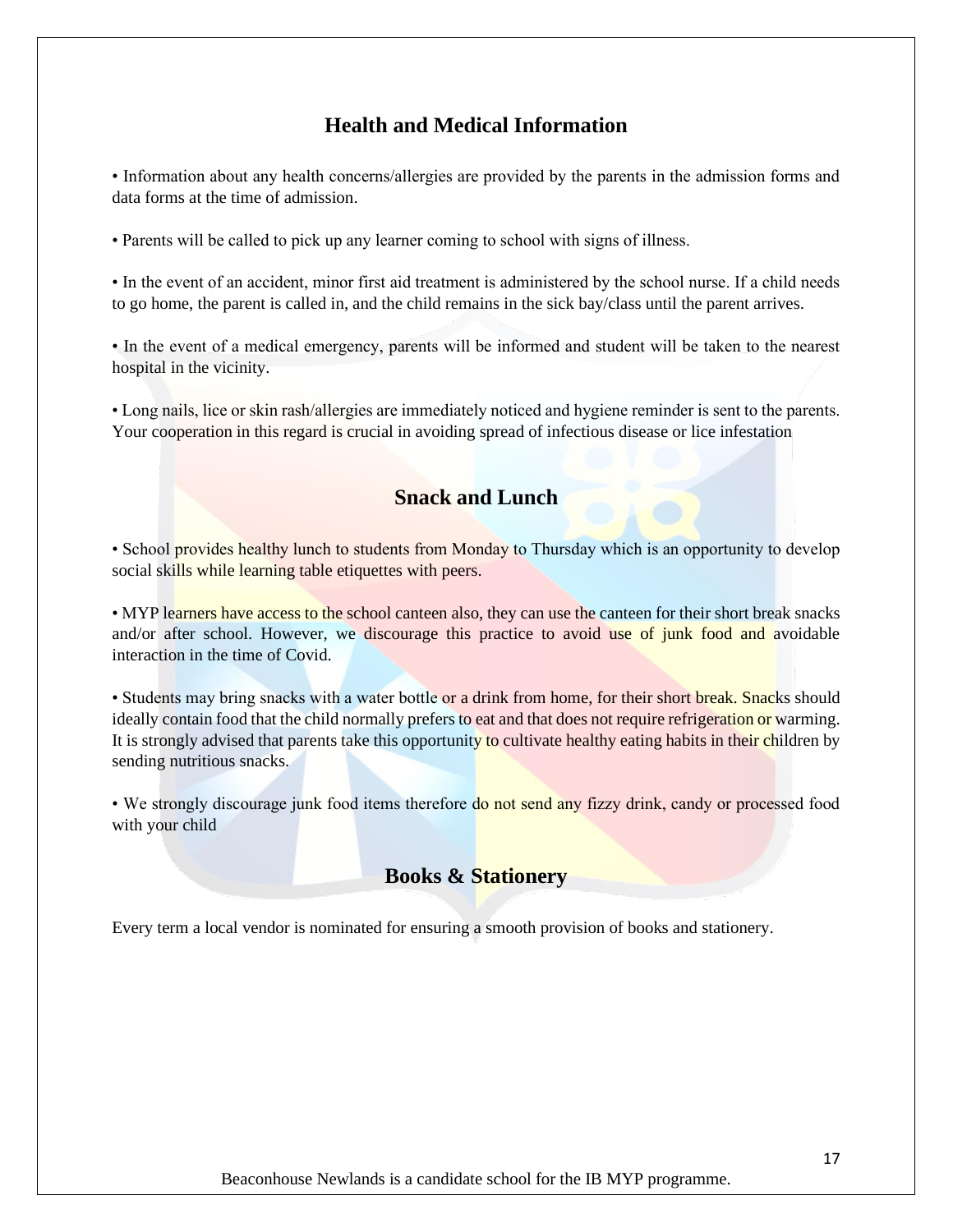# **School Communication**

**Student diary/ message book:** Student's school diary is an important means of communication with the parents. Kindly sign the diary whenever you receive any message/notice from the teacher/ school.

**SMS:** Most official information to parents is sent via school SMS. Therefore, parents are required to provide updated contact numbers.

**Newsletters:** Newsletters/ weekly overviews are shared to give an insight into the learning and inquiry driven experiences in school. Principal's newsletters are also shared to give an update regarding school progress.

**Coffee Mornings:** We value our parents as stakeholders in their child's learning and arrange Coffee Mornings with the Principal and IB Head and/ or IB /Manager- CO, where we welcome parents' feedback to help us improve our teaching and learning. This is also an opportunity to share school plans and policies.

**School Facebook page and website:** We are an eco-friendly school and believe in sharing and protecting our environment by cutting down paper use. Visit our Facebook page https://www.facebook.com/groups/BNPYP/ and website www.newlands.net for school updates and details.

**ManageBac:** The IB teachers use a portal for planning, assessing and recording learning tasks. Parents are also registered to ManageBac where they can access their child/ren e-folio and progress reports. We also use this forum to send notices/ school circulars to parents. Kindly inform the school about your updated email IDs. You can access ManageBac through www.bnl.managebac.com once you are registered by the school.

**Student Led Conference and PTMs (Parent –Teacher Meetings):** Students display their learning at school by sharing their portfolios with parents. We invite parents to these conferences. PTMs will be conducted separately to share students' academic progress and overall participation in the school.

# **Visitors and Volunteer**

We believe in building a strong home school connection, therefore, parent's participation is greatly encouraged during school time. Learners' parents are our ambassadors and an important part of our school community. Your child's teacher may invite you for **participation in different** class activities, projects and services. You are also requested to volunteer as a parent ambassador and come to school as a guest speaker, a story teller or mentor for the MYP personal projects or partners in community service.

# **We are an Anti-bullying School**

### **We Foster Friendship, Care and Respect**

We believe that an atmosphere of safety, courtesy, and respect are critical in order to ensure optimal learning. The school's programme and schedules are all designed to foster an environment that nurtures caring, principled learners who demonstrate empathy, cooperation, and integrity. Bullying and harassment have no place in this school. Necessary action can be taken by the school and parents will be informed/called in to resolve any such situation. Threatening words, aggressive behaviour, cruel and unkind remarks, offensive language, harassment, ridicule or any form of coercion bear severe consequences.

Beaconhouse Newlands is a candidate school for the IB MYP programme.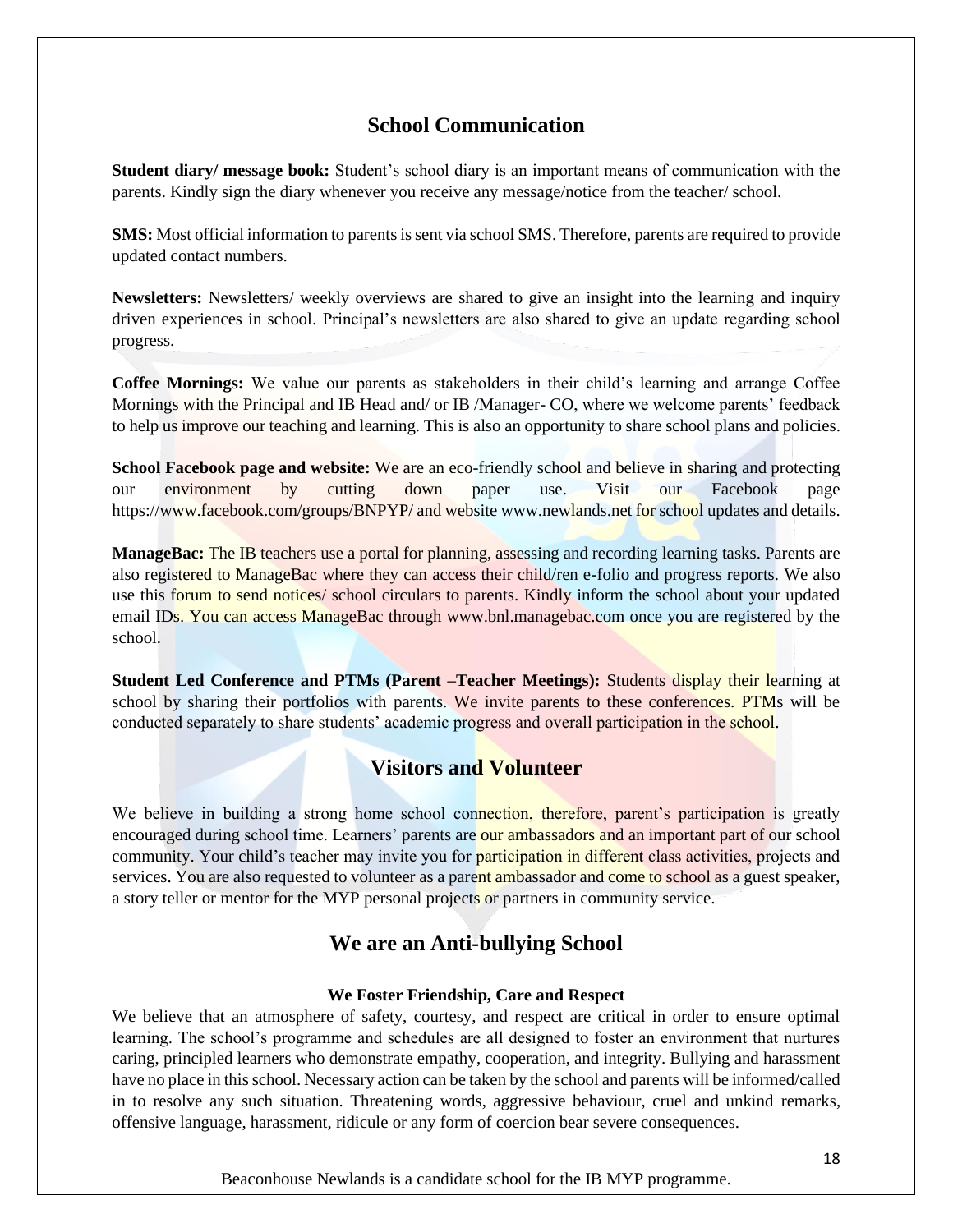# **Emergency Drills**

Emergency drills will be practiced twice in a term to prepare our learners to face any unforeseen emergency situation with confidence and safety. Lockdown and evacuation are part of the announced or unannounced drill protocols.

# **Complaints/Queries Protocol**

All complaints and issues are taken seriously and dealt with fairness and confidentiality. The following procedures are used:

- First the parent speaks with the class teacher
- If issue remains unresolved, parent may make an appointment to meet with the respective Curriculum

Leader or the MYP Head or IB Manager. We welcome any suggestions that will benefit our school at any time.